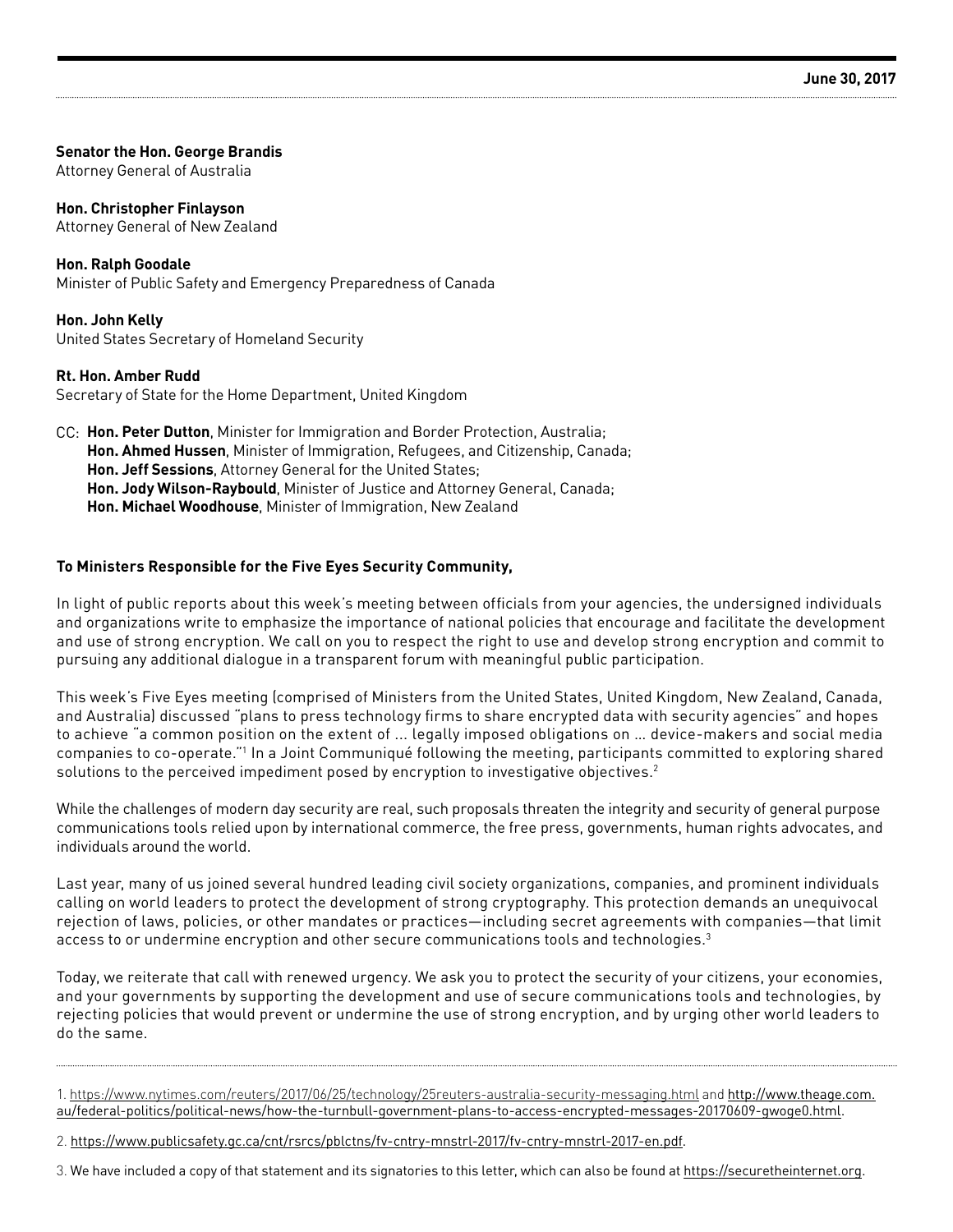Attempts to engineer "backdoors" or other deliberate weaknesses into commercially available encryption software, to require that companies preserve the ability to decrypt user data, or to force service providers to design communications tools in ways that allow government interception are both shortsighted and counterproductive. The reality is that there will always be some data sets that are relatively secure from state access. On the other hand, leaders must not lose sight of the fact that even if measures to restrict access to strong encryption are adopted within Five Eyes countries, criminals, terrorists, and malicious government adversaries will simply switch to tools crafted in foreign jurisdictions or accessed through black markets.<sup>4</sup> Meanwhile, innocent individuals will be exposed to needless risk.<sup>5</sup> Law-abiding companies and government agencies will also suffer serious consequences.6 Ultimately, while legally discouraging encryption might make some useful data available in some instances, it has by no means been established that such steps are necessary or appropriate to achieve modern intelligence objectives.

Notably, government entities around the world, including Europol and representatives in the U.S. Congress, have started to recognize the benefits of encryption and the futility of mandates that would undermine it.<sup>7</sup>

We urge you, as leaders in the global community, to remember that encryption is a critical tool of general use. It is neither the cause nor the enabler of crime or terrorism. As a technology, encryption does far more good than harm. We therefore ask you to prioritize the safety and security of individuals by working to strengthen the integrity of communications and systems. As an initial step we ask that you continue any engagement on this topic in a multi-stakeholder forum that promotes public participation and affirms the protection of human rights.

We look forward to working together toward a more secure future.

# **Sincerely,**

#### **83 civil society organizations and eminent individuals** (listed below)

4. [https://judiciary.house.gov/wp-content/uploads/2016/12/20161220EWGFINALReport.pdf.](https://judiciary.house.gov/wp-content/uploads/2016/12/20161220EWGFINALReport.pdf) Such efforts will affect law-abiding individuals more aggressively than malicious actors as the latter are more likely to seek out and find secure cryptographic alternatives.

5. Discouraging the use of encryption facilitates unauthorized access to sensitive personal data, including financial and identity information, by criminals and other malicious actors. Once obtained, sensitive data can be sold, publicly posted, or used to blackmail, exploit, or humiliate an individual. Finally, at a time of ever-growing cybersecurity threats, strong encryption tools are also necessary for the work of human rights activists across the globe. See, [https://citizenlab.org/2017/06/reckless-exploit-mexico-nso/;](https://citizenlab.org/2017/06/reckless-exploit-mexico-nso/; See also http://www.ohchr.org/EN/HRBodi) See also [http://www.ohchr.org/EN/HRBodies/HRC/RegularSessions/Session29/Documents/A.HRC.29.32\\_AEV.doc](https://citizenlab.org/2017/06/reckless-exploit-mexico-nso/; See also http://www.ohchr.org/EN/HRBodi).

6. Imposing limits on the availability of strong encryption technology or requiring device manufacturers and technology firms to assist governments in gaining access to encrypted data threatens the security of international commerce and business. Economic growth in the digital age is powered by the ability to conduct business securely—both within and across borders. The largest companies in the world rely on strong encryption to ensure trust, authenticate digital interactions, protect financial transactions and their own intellectual property, and maintain the confidentiality of user data. Compelling technology companies to undermine the security of their users will inevitably undermine customer trust in those services. [https://www.nytimes.com/2014/03/22/business/](https://www.nytimes.com/2014/03/22/business/fallout-from-snowden-hurting-bottom-line-of-tech-compani) [fallout-from-snowden-hurting-bottom-line-of-tech-companies.html](https://www.nytimes.com/2014/03/22/business/fallout-from-snowden-hurting-bottom-line-of-tech-compani). States are equally reliant on strong encryption and technical security: encryption protects the integrity of critical national infrastructure, shields sensitive government data, and preserves the confidentiality of law enforcement and intelligence investigations.

7. A statement on encryption-based challenges to investigative capabilities issued jointly by ENISA and Europol in 2016 concluded that "intentionally weaken[ing] technical protection mechanisms to support law enforcement will intrinsically weaken the protection against criminals as well." [https://www.europol.europa.eu/publications-documents/lawful-criminal-investigation-respects-21st](https://www.europol.europa.eu/publications-documents/lawful-criminal-investigation-respects-21st-cen)[century-data-protection-europol-and-enisa-joint-statement-0.](https://www.europol.europa.eu/publications-documents/lawful-criminal-investigation-respects-21st-cen) An Encryption Working Group of the United States House Judiciary & House Energy and Commerce Committees observed that "any measure that weakens encryption works against the national interest." [https://judiciary.house.gov/wp-content/uploads/2016/12/20161220EWGFINALReport.pdf.](https://judiciary.house.gov/wp-content/uploads/2016/12/20161220EWGFINALReport.pdf) The former U.S. President's Review Group on Intelligence and Communications Technology concluded in late 2013 that the Government should actively encourage, rather than discourage, widespread adoption of strong cryptography, a conclusion endorsed by many of the world's largest technology companies.<https://cdn.arstechnica.net/wp-content/uploads/2015/05/cryptoletter.pdf>. In a draft 2017 report, the European Parliament's LIBE committee has proposed requiring—rather than undermining—end-to-end encryption in electronic communication services: [http://www.europarl.europa.eu/sides/getDoc.do?pubRef=-%2f%2fEP%2f%2fNONSGML%2bCOMPARL%2bPE-606.011%2b01%2bD](http://www.europarl.europa.eu/sides/getDoc.do?pubRef=-%2f%2fEP%2f%2fNONSGML%2bCOMPARL%2bPE-606.011%2) [OC%2bPDF%2bV0%2f%2fEN](http://www.europarl.europa.eu/sides/getDoc.do?pubRef=-%2f%2fEP%2f%2fNONSGML%2bCOMPARL%2bPE-606.011%2), proposed amendment 116. It should be noted that leading technical security experts have similarly concluded that exceptional state access to encrypted data cannot be achieved without a correlating exposure to malicious actors: <https://www.schneier.com/academic/paperfiles/paper-keys-under-doormats-CSAIL.pdf>.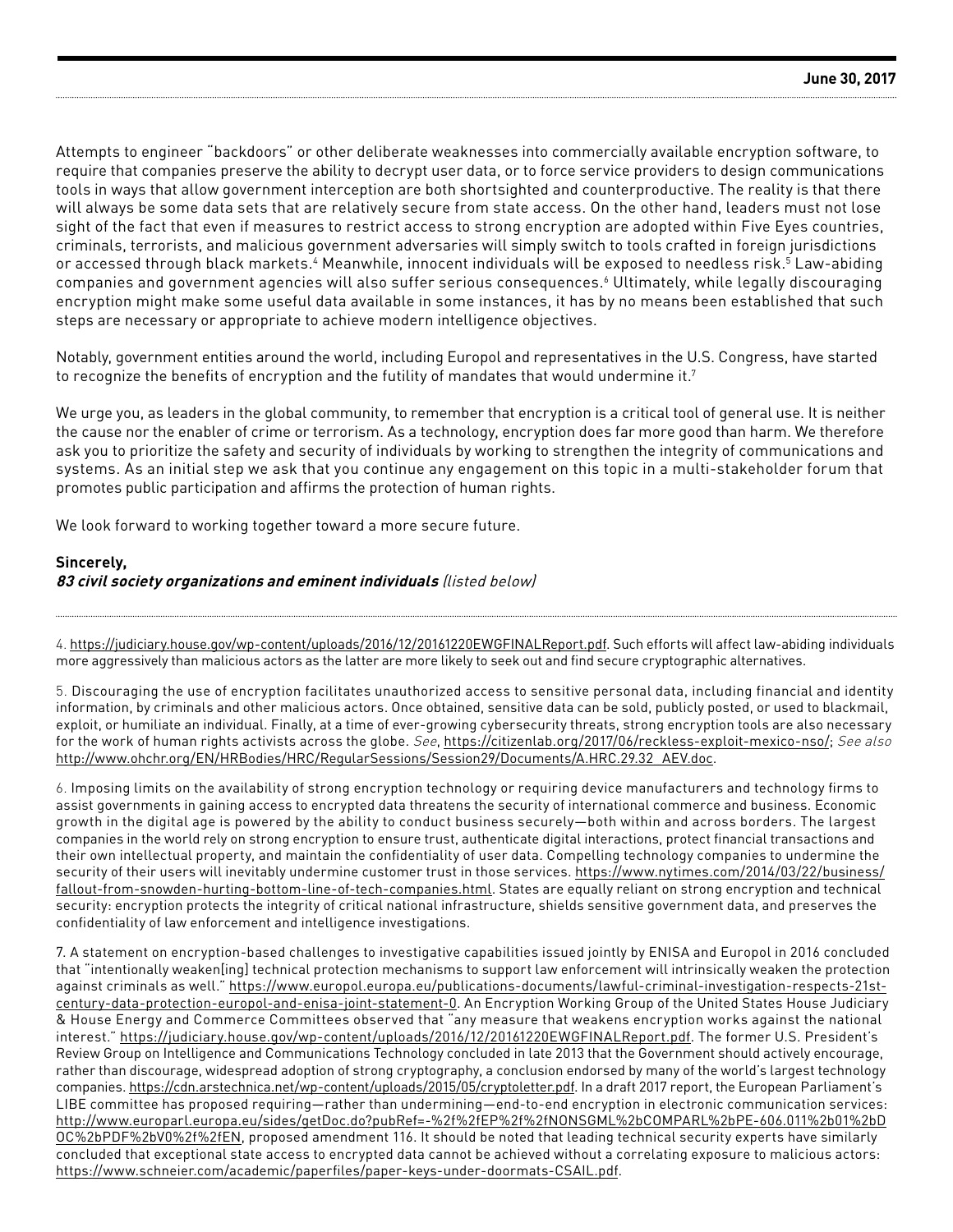# **Organizations**

| <b>Access Now</b>                                           | <b>International Civil Liberties Monitoring Group (ICLMG)</b> |
|-------------------------------------------------------------|---------------------------------------------------------------|
| <b>Advocacy for Principled Action in Government</b>         | <b>Internet NZ</b>                                            |
| <b>Amnesty International</b>                                | Liberty                                                       |
| <b>Amnesty UK</b>                                           | <b>Liberty Coalition</b>                                      |
| <b>ARTICLE 19</b>                                           | <b>Liberty Victoria</b>                                       |
| <b>Australian Privacy Foundation</b>                        | <b>Library Freedom Project</b>                                |
| <b>Big Brother Watch</b>                                    | <b>My Private Network</b>                                     |
| <b>Blueprint for Free Speech</b>                            | New America's Open Technology Institute                       |
| <b>British Columbia Civil Liberties Association (BCCLA)</b> | <b>NZ Council for Civil Liberties</b>                         |
| <b>Canadian Civil Liberties Association (CCLA)</b>          | <b>OpenMedia</b>                                              |
| <b>Canadian Journalists for Free Expression (CJFE)</b>      | Open Rights Group (ORG)                                       |
| <b>Center for Democracy and Techology</b>                   | <b>NEXTLEAP</b>                                               |
| <b>Centre for Free Expression, Ryerson University</b>       | Niskanen Center                                               |
| <b>Chaos Computer Club (CCC)</b>                            | <b>Patient Privacy Rights</b>                                 |
| <b>Constitutional Alliance</b>                              | <b>PEN International</b>                                      |
| <b>Consumer Action</b>                                      | <b>Privacy International</b>                                  |
| CryptoAustralia                                             | <b>Privacy Times</b>                                          |
| Crypto.Quebec                                               | <b>Private Internet Access</b>                                |
| <b>Defending Rights and Dissent</b>                         | <b>Restore the Fourth</b>                                     |
| <b>Demand Progress</b>                                      | <b>Reporters Without Borders</b>                              |
| <b>Digital Rights Watch</b>                                 | <b>Rights Watch (UK)</b>                                      |
| <b>Electronic Frontier Foundation</b>                       | <b>Riseup Networks</b>                                        |
| <b>Electronic Frontiers Australia</b>                       | <b>R Street Institute</b>                                     |
| <b>Electronic Privacy Information Center</b>                | Samuelson-Glushko Canadian Internet Policy & Public Interest  |
| <b>Engine</b>                                               | <b>Clinic (CIPPIC)</b>                                        |
| Equalit.ie                                                  | <b>Scottish PEN</b>                                           |
| <b>Freedom of the Press Foundation</b>                      | Subgraph                                                      |
| <b>Friends of Privacy USA</b>                               | <b>Sunlight Foundation</b>                                    |
| <b>Future Wise</b>                                          | <b>TechFreedom</b>                                            |
| <b>Government Accountability Project</b>                    | <b>Tech Liberty</b>                                           |
| <b>Human Rights Watch</b>                                   | <b>The Tor Project</b>                                        |
| i2Coalition                                                 | <b>Voices-Voix</b>                                            |
| <b>Index on Censorship</b>                                  | <b>World Privacy Forum</b>                                    |
|                                                             |                                                               |

## **Individuals**

| <b>Brian Behlendorf</b>   Executive Director, Hyperledger, at the Linux<br>Foundation                                         | <b>Adam Molnar</b>   Lecturer In Criminology, Deakin University                                                                                                             |
|-------------------------------------------------------------------------------------------------------------------------------|-----------------------------------------------------------------------------------------------------------------------------------------------------------------------------|
|                                                                                                                               | <b>Christopher Parsons   The Citizen Lab, Munk School of</b>                                                                                                                |
| Dr. Paul Bernal   Lecturer in IT. IP and Media Law, UEA Law                                                                   | Global Affairs<br>Jon Penney   Research Fellow, The Citizen lab, Munk School of Global                                                                                      |
| School                                                                                                                        |                                                                                                                                                                             |
| <b>Owen Blacker</b>   Founder and director, Open Rights Group;                                                                | Affairs                                                                                                                                                                     |
| founder, NO2ID                                                                                                                | <b>Chip Pitts</b>   Professorial Lecturer, Oxford University                                                                                                                |
| <b>Thorsten Busch   Lecturer &amp; Senior Research Fellow, University</b><br>of St. Gallen                                    | Ben Robinson   Directory, Outside the Box Technology Ltd and<br>Discovery Technology Ltd                                                                                    |
| Gabriella Coleman   Wolfe Chair in Scientific and Technological<br>Literacy at McGill University                              | Sarah Myers West   Doctoral Candidate at the Annenberg<br>School for Communication and Journalism                                                                           |
| <b>Sasha Costanza-Chock   Associate Professor of Civic Media, MIT</b>                                                         | J.M. Porup   Journalist                                                                                                                                                     |
| Dave Cox   CEO, Liquid VPN                                                                                                    | <b>Lokman Tsui</b>   Assistant Professor at the School of Journalism<br>and Communication, the Chinese University of Hong Kong<br>(Faculty Associate, Berkman Klein Center) |
| <b>Ron Deibert</b>   The Citizen Lab, Munk School of Global Affairs                                                           |                                                                                                                                                                             |
| <b>Nathan Freitas   Guardian Project</b>                                                                                      |                                                                                                                                                                             |
| Dan Gillmor   Professor of Practice, Walter Cronkite School of<br>Journalism and Mass Communication, Arizona State University |                                                                                                                                                                             |